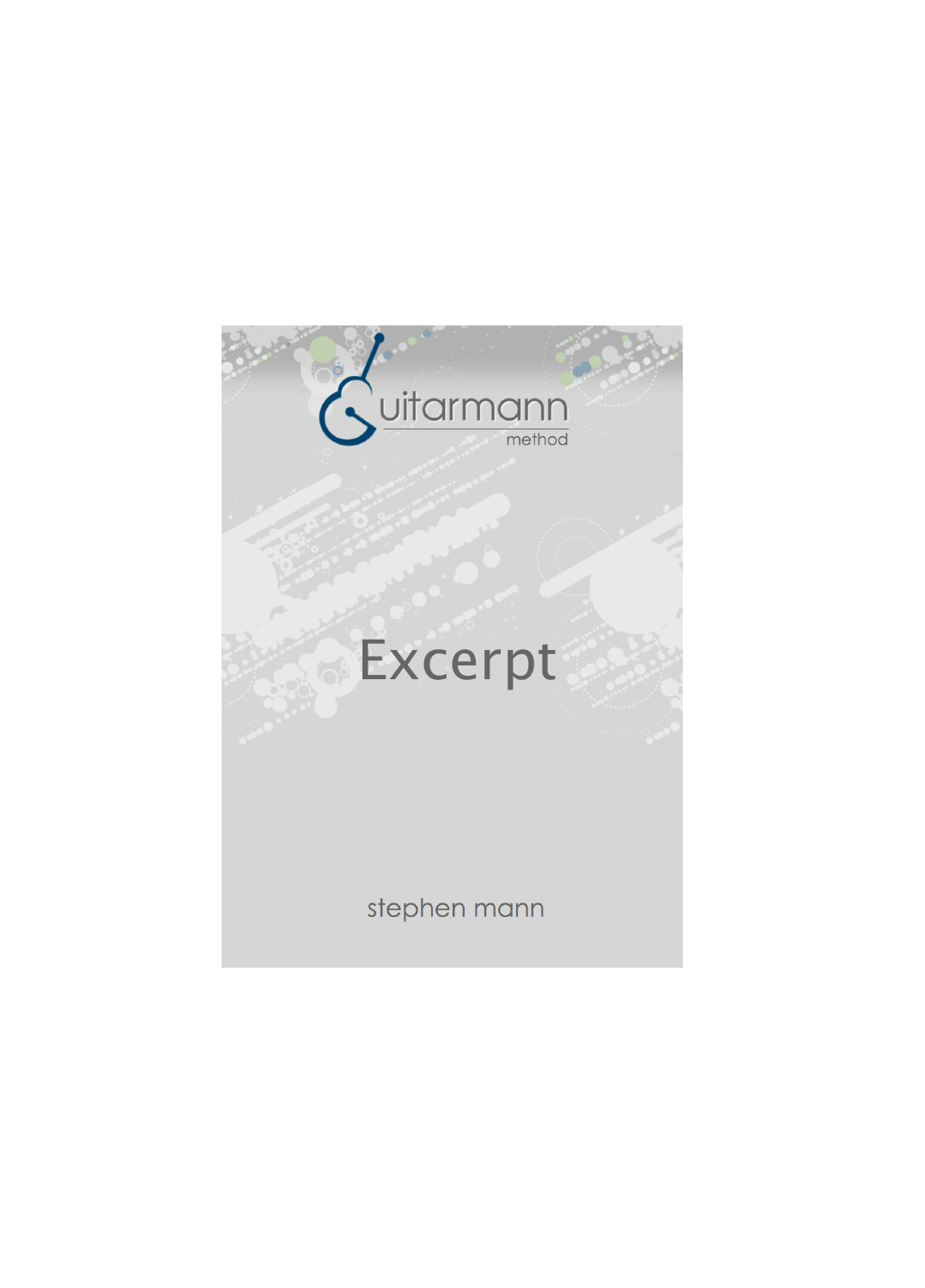## Common Chords

These nine chords are the most common major and minor chords used in guitar. Thousands of songs have been written using just these chords. Learn them well.

- $\cdot$  Reference the tablature for each chord as well as the picture to see which finger goes where on the fret board. Remember to arch well and squeeze!
- $\div$  For the **A chord**, first reference the tablature. You can see that the top line (1<sup>st</sup> string) has a 0 on it. That means no fingers are needed, but you'll still play it when you strum. The  $2^{nd}$ ,  $3^{rd}$ , and  $4^{th}$  strings each have a number 2 on them. This means your ring finger will hold down the  $2^{nd}$  fret on the  $2^{nd}$ string, your middle finger will hold down the  $2^{nd}$  fret on the  $3^{rd}$  string and your index finger will hold down the  $2^{nd}$  fret on the  $4^{th}$  string. Before you strum, take a look again at the tablature. There is a 0 written on the  $5<sup>th</sup>$ string but nothing on the  $6<sup>th</sup>$  string. So, start the strum on the  $5<sup>th</sup>$  string and strum down. Remember to squeeze with your left hand as hard as you can, with your fingers right in the middle of the fret. The A chord looks like your fingers making a "number 3." "Number 3" is a good memory trick for the A chord.
- $\cdot$  The **D chord** is the "triangle chord" and starts on the 4<sup>th</sup> string. Arch your fingers, place them in the middle of the fret, squeeze and strum down.
- ! The **E chord** is the "upside down triangle chord."
- $\div$  The G chord is: "two little fingers on the two little strings; two big fingers on the two big strings."
- $\div$  The C2 chord is the same as the G chord, except that the top two fingers each move down one string.
- ! The **C chord** is the stretchy chord. Notice that each finger is on a different fret. The index finger is on the  $1<sup>st</sup>$  fret, the middle finger is on the  $2<sup>nd</sup>$  fret and the ring finger is on the 3<sup>rd</sup> fret.
- **❖** The **Em chord** is the same an E chord, except that you lift the index finger off of the string. Strum all strings.
- $\div$  The Am chord is the E chord moved down one string (for each finger). Begin on the  $5<sup>th</sup>$  string and strum down.
- $\div$  The **Dm chord** is the D chord, where the middle and index fingers trade places and then the index finger scoots back one fret. Begin on the  $4<sup>th</sup>$ string and strum down.